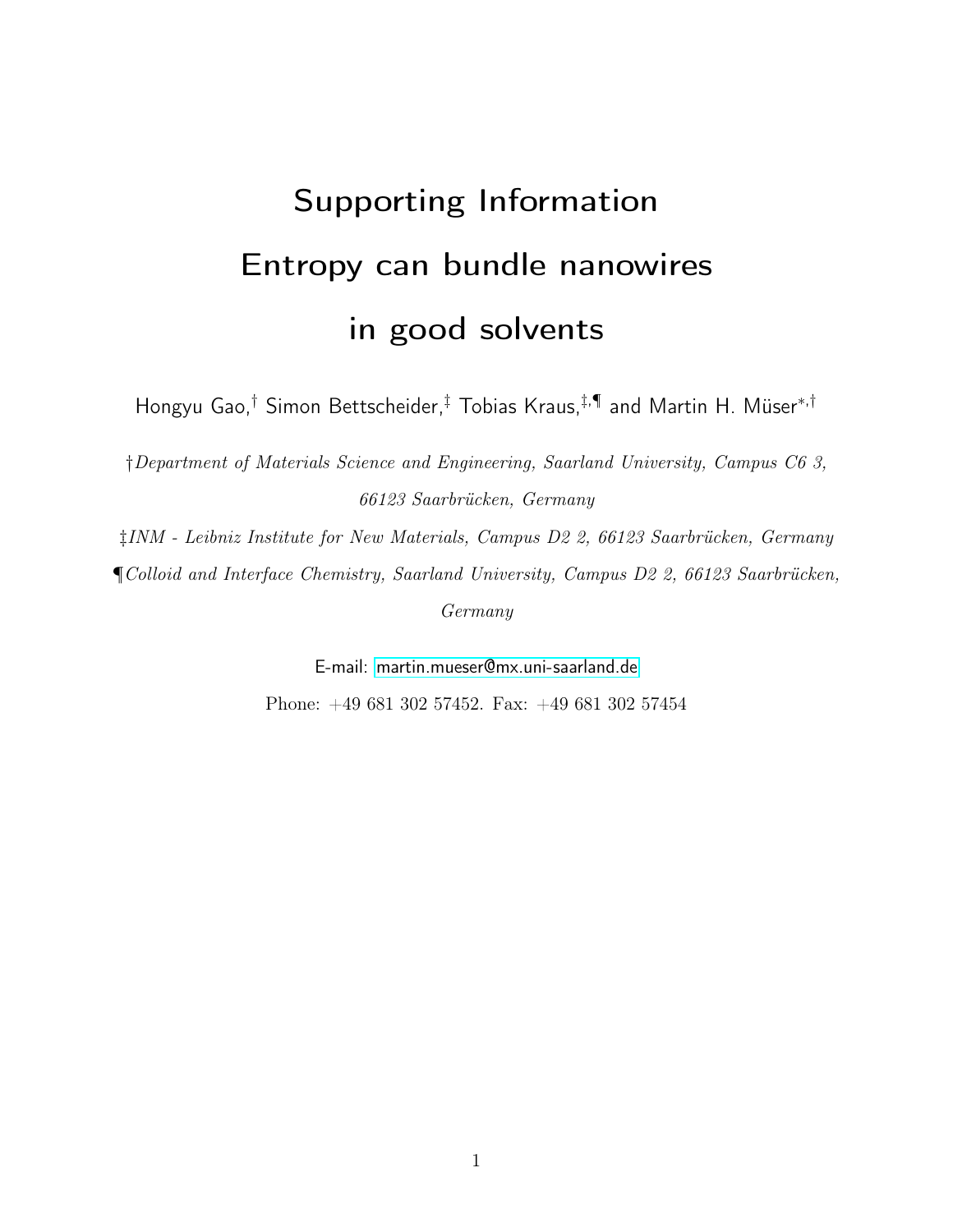### Contents

| S1 Experimental methods                                                               | 3               |
|---------------------------------------------------------------------------------------|-----------------|
|                                                                                       | 3               |
| S1.2 Characterization by transmission electron microscopy $\dots \dots \dots \dots$   | 3               |
| S1.3 Characterization by small angle X-ray scattering and data analysis $\dots \dots$ | $\overline{4}$  |
| S2 Simulations methods: OPLS-AA force field parameters                                | $5\overline{)}$ |
| S3 Supporting experimental results: nanowire spacing in different solvents            | $\overline{7}$  |
| S4 Supporting simulation results: Radial probability density distribution of          |                 |
| ligands                                                                               | 9               |
| References                                                                            | 10              |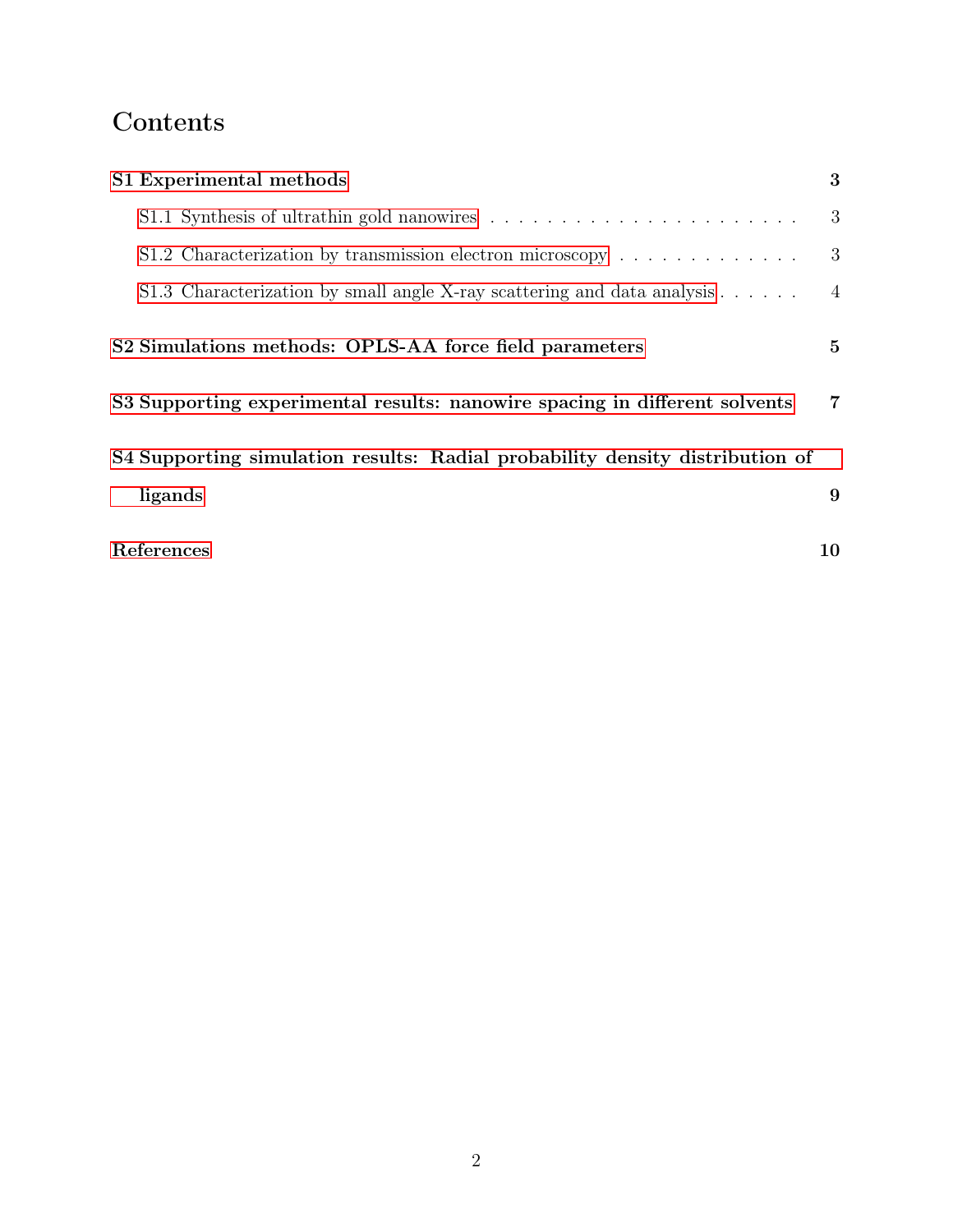#### <span id="page-2-0"></span>S1 Experimental methods

#### <span id="page-2-1"></span>S1.1 Synthesis of ultrathin gold nanowires

Ultrathin AuNWs were prepared using an adapted protocol originally developed by Feng et al.[1](#page-9-1) Gold(III) chloride hydrate (CAS number 7440-57-5; InChI and PubChem CID of all chemicals can be found in Table [S1\)](#page-2-3) was prepared by dissolving a gold ingot (99.99 %, Degussa, Munich, Germany) in aqua regia. An amount of  $39 \,\text{mg HAuCl}_4 \cdot x\text{H}_2\text{O}$  (degree of hydration  $x \approx 3$ ) was dissolved in a mixture of 6 mL n-hexane (99%, ABCR, Germany, CAS number 110-54-3) and 1.8 mL oleylamine (technical grade, 70 %, Sigma-Aldrich, Steinheim, Germany, CAS number 112-90-3). Subsequently, 2.6 mL triisopropylsilane (98 %, ABCR, Germany, CAS number 6485-79-6) were added as reducing agent. The solution was flushed with argon, vortexed for 5 min, and left undisturbed to react at room temperature for 16 h. The as-synthesized AuNWs were purified twice by adding an excess of ethanol (99.8 %, Sigma-Aldrich, Germany, CAS number 64-17-5), carefully removing the supernatant, and re-dispersing in 6 mL n-hexane. Finally, the AuNWs were redispersed in their final solvent (n-hexane or ethanol).

<span id="page-2-3"></span>

|  |  |  |  |  | Table S1: Chemical identifiers of the substances used to synthesize ultrathin gold nanowires. |
|--|--|--|--|--|-----------------------------------------------------------------------------------------------|
|  |  |  |  |  |                                                                                               |

| Name               |          | PubChem ID CAS Number InChI Key |                              |
|--------------------|----------|---------------------------------|------------------------------|
| Gold               | 23985    | 7440-57-5                       | PCHJSUWPFVWCPO-UHFFFAOYSA-N  |
| Chlorauric acid    | 28133    | 1303-50-0                       | VDLSFRRYNGEBEJ-UHFFFAOYSA-K  |
| Aqua regia         | 90477010 | 8007-56-5                       | NICDRCVJGXLKSF-UHFFFAOYSA-N  |
| n-hexane           | 8058     | $110 - 54 - 3$                  | VLKZOE-OYAKHREP-UHFFFAOYSA-N |
| Oleylamine         | 5356789  | $112 - 90 - 3$                  | QGLWBTPVKHMVHM-KTKRTIGZSA-N  |
| Triisopropylsilane | 6327611  | 6485-79-6                       | ZGYICYBLPGRURT-UHFFFAOYSA-N  |
| Ethanol            | 702      | $64 - 17 - 5$                   | LFQSCWFLJHTTHZ-UHFFFAOYSA-N  |

#### <span id="page-2-2"></span>S1.2 Characterization by transmission electron microscopy

In order to observe AuNWs by transmission electron microscopy (TEM), an amount of approximately 1 µL of dispersed AuNWs was dried on a 400-mesh carbon coated copper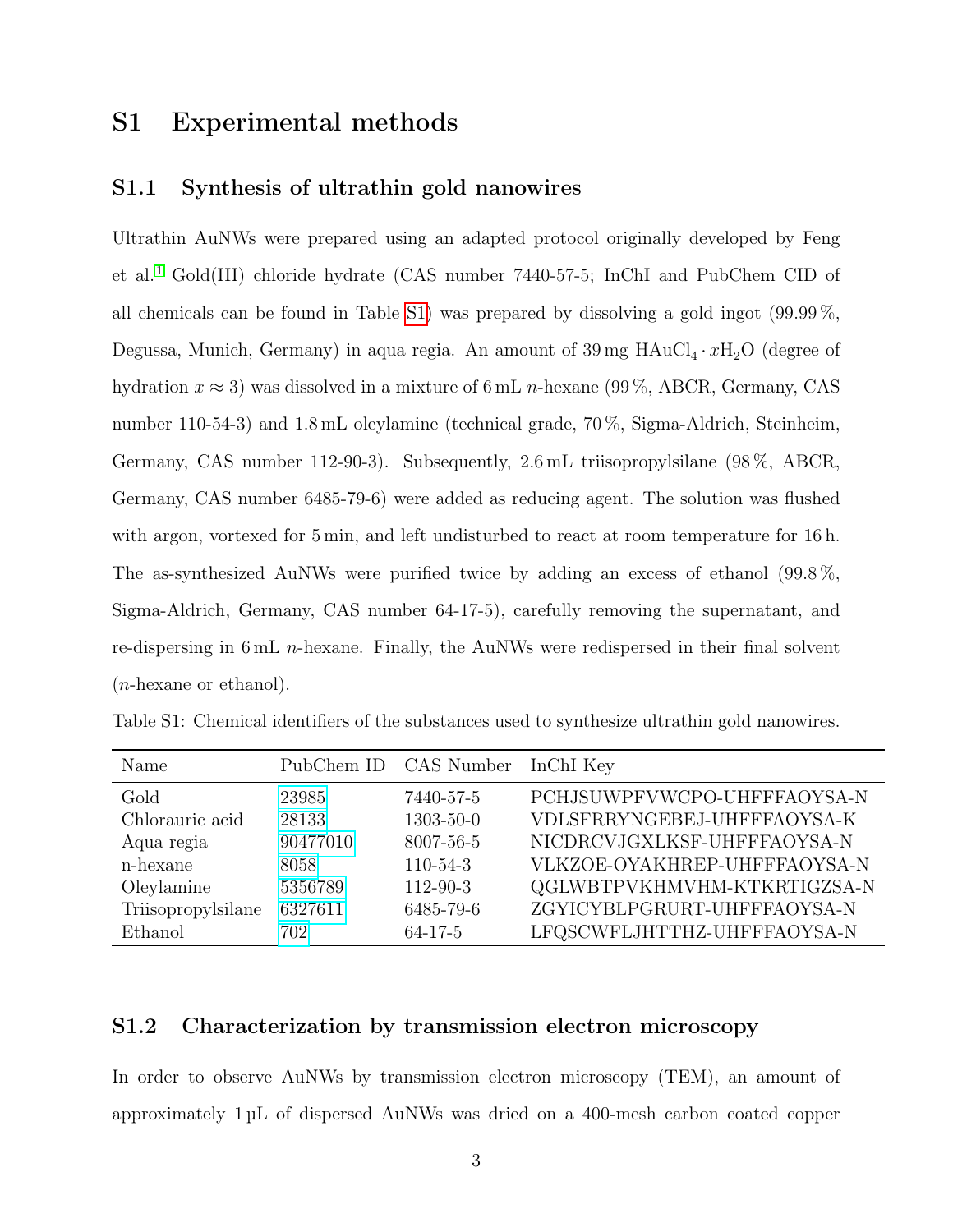grid (Plano, Germany), which was then introduced into a JEM 2010 microscope (JEOL, Germany) operated at an acceleration voltage of 200 kV.

### <span id="page-3-0"></span>S1.3 Characterization by small angle X-ray scattering and data analysis

The arrangement of AuNWs in different solvents was observed via small angle X-ray scattering (SAXS) 24 h after redispersion in the respective solvent. Samples were introduced into a glass capillary with an inner diameter of 1.5 mm. The XEUSS 2.0 (XENOCS SA, France) SAXS setup was equipped with a Cu K- $\alpha$  X-ray source and a PILATUS3 R 1M (DECTRIS, Switzerland) X-ray detector. The sample to detector distance was 560.07 mm and the setup was calibrated by measuring a glass capillary filled with silver behenate.

All samples were measured five times for a period of 300 s. The diffraction patterns were integrated with the software  $\text{Fokrot}^2$  $\text{Fokrot}^2$  and the resulting two-dimensional patterns were averaged over the five measurements. To correct for the background, the solvent signal was subtracted from the sample signal.

Wire-wire distances d were determined from the q-vector of Bragg peaks using the Miller indices h and  $k$  of a two-dimensional, hexagonal lattice according to

<span id="page-3-1"></span>
$$
q_{hk} = \frac{4\pi}{\sqrt{3}d} \sqrt{h^2 + hk + k^2},
$$
\n(1)

as proposed by Förster et al. [3](#page-9-3)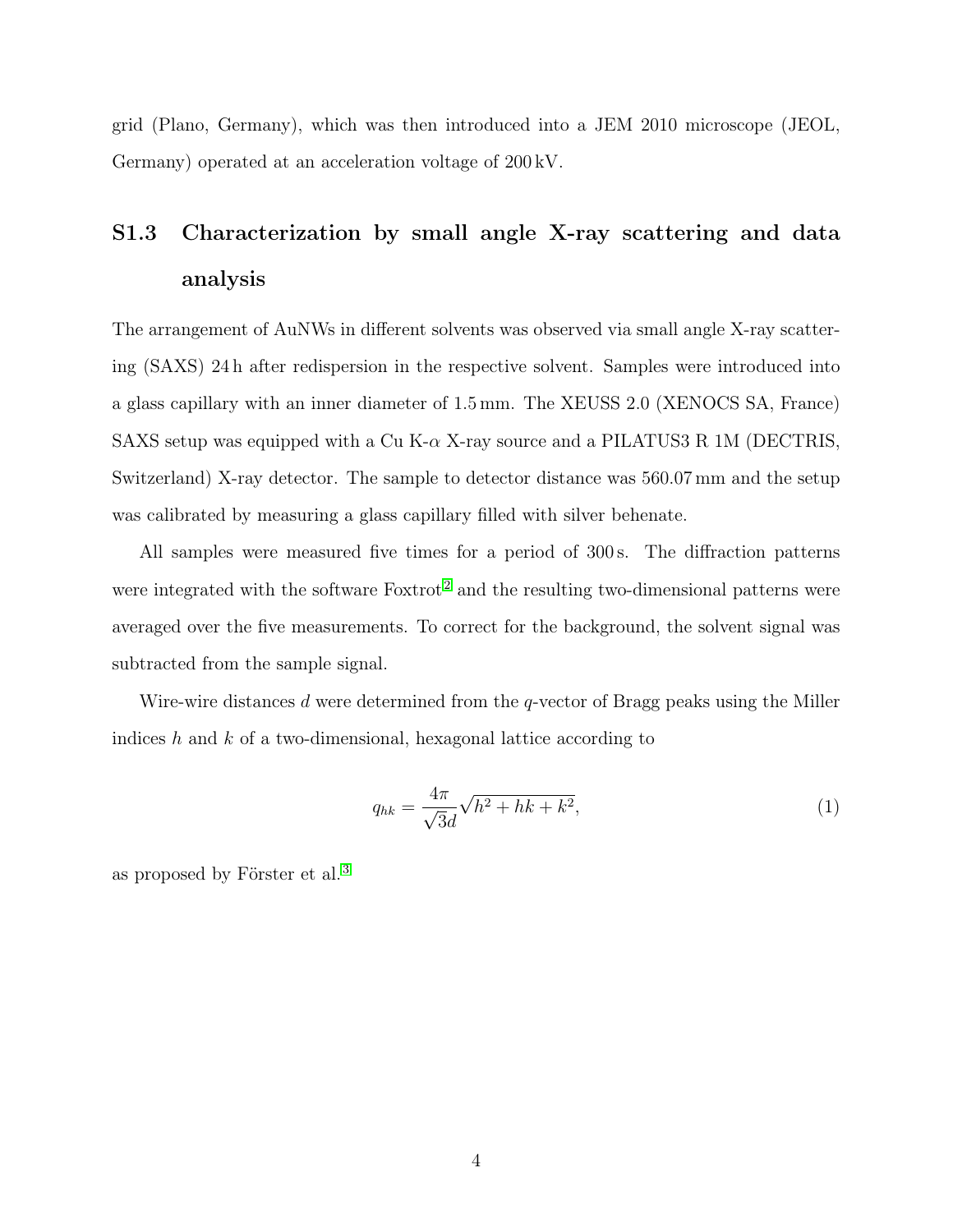## <span id="page-4-0"></span>S2 Simulations methods: OPLS-AA force field parame-

### ters

| Mat.        | Type             | $\sigma$ (Å) | 12-6 Lennard-Jones<br>$\epsilon$ (Kcal/mol) | Charge $(e)$ |
|-------------|------------------|--------------|---------------------------------------------|--------------|
| oleylamine  | $CT_{CH_3}$      | 3.50         | 0.066                                       | $-0.222$     |
|             | $CT_{CH_2}$      | 3.50         | 0.066                                       | $-0.148$     |
|             | CM <sub>CH</sub> | 3.55         | 0.076                                       | $-0.160$     |
|             | $HC_{CH_3}$      | 2.50         | 0.030                                       | $+0.074$     |
|             | $HC_{CH_2}$      | 2.50         | 0.0263                                      | $+0.074$     |
|             | HM <sub>CH</sub> | 2.50         | 0.030                                       | $+0.160$     |
| $n$ -hexane | $CT_{CH_3}$      | 3.50         | 0.066                                       | $-0.180$     |
|             | $CT_{CH_2}$      | 3.50         | 0.066                                       | $-0.120$     |
|             | HС               | 2.50         | 0.030                                       | $+0.060$     |
| ethanol     | $CT_{CH_3}$      | 3.50         | 0.066                                       | $-0.180$     |
|             | $CT_{CH_2OH}$    | 3.50         | 0.066                                       | $+0.145$     |
|             | OН               | 3.12         | 0.170                                       | $-0.683$     |
|             | HC               | 2.50         | 0.030                                       | $+0.060$     |
|             | HO               | 0.0          | 0.0                                         | $+0.418$     |
| gold        | Au               | 2.934        | 0.039                                       | 0.0          |

Table S2: OPLS-AA non-bonded parameters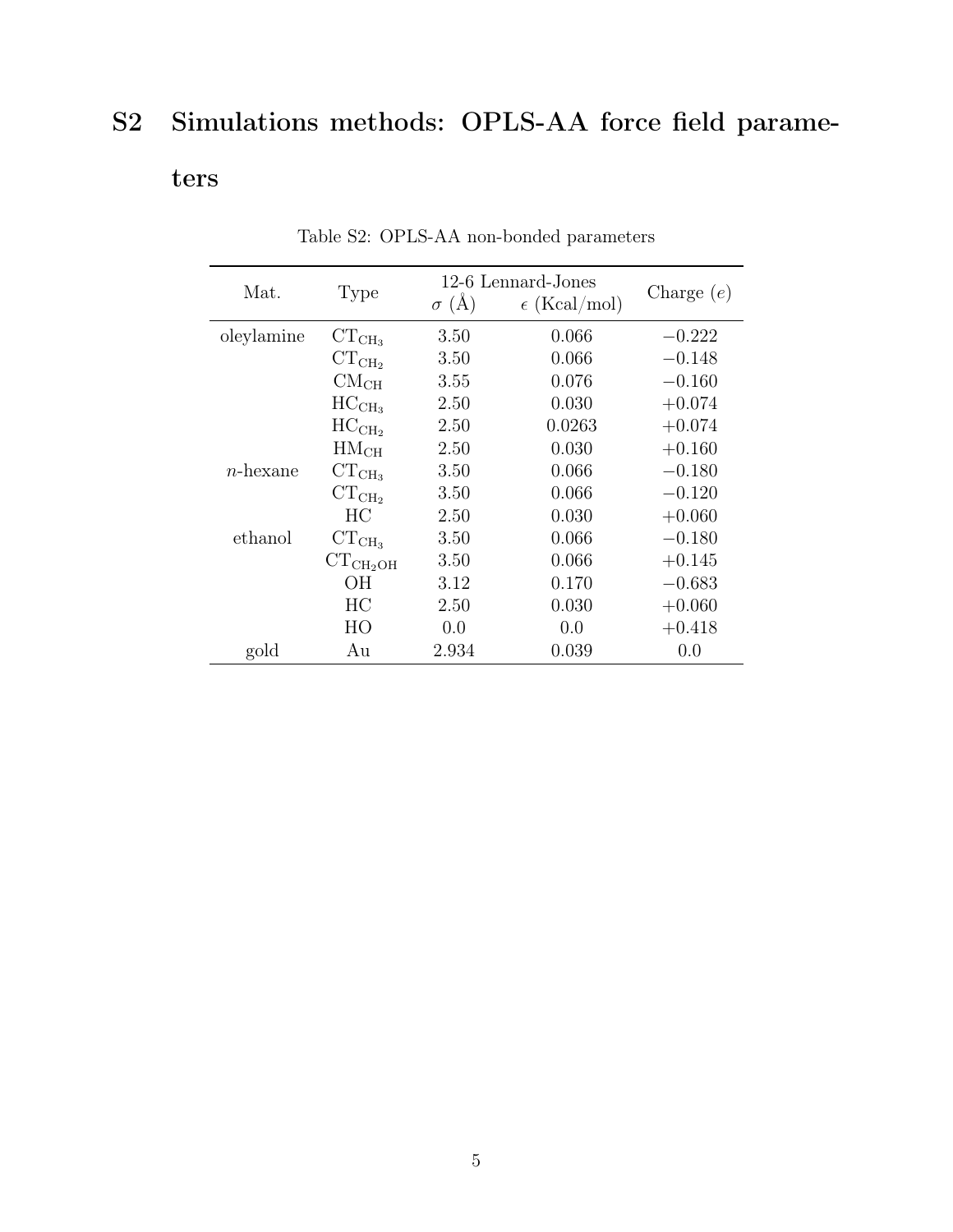|            | Type                      |          | $K_{\rm s}$ (Kcal/mol-Å <sup>2</sup> )   | $r_0(A)$            |          |  |  |
|------------|---------------------------|----------|------------------------------------------|---------------------|----------|--|--|
|            | CT-CT                     |          | 268.0                                    | 1.529               |          |  |  |
|            | CT-HC                     |          | 340.0                                    | 1.090               |          |  |  |
|            | $CT-CM$                   |          | 317.0                                    | 1.510               |          |  |  |
| stretching | $CM-CM$                   |          | 549.0                                    | 1.340               |          |  |  |
|            | $CM-HC$                   |          | 340.0                                    | 1.080               |          |  |  |
|            | $CT-OH$                   |          | 320.0                                    |                     | 1.410    |  |  |
|            | OH-HO                     |          | 553.0                                    | 0.945               |          |  |  |
|            | Type                      |          | $K_{\rm b}$ (Kcal/mol-rad <sup>2</sup> ) | $\theta_0$ (degree) |          |  |  |
|            | CT-CT-CT                  |          | 58.35                                    | 112.7               |          |  |  |
|            | $CT-CT-CM$                |          | 63.0                                     | 111.1               |          |  |  |
|            | CT-CT-OH                  |          | 50.0                                     |                     | 109.5    |  |  |
|            | $\operatorname{CT-CT-HC}$ |          | 37.5                                     | 110.7               |          |  |  |
|            | $CT$ - $CM$ - $CM$        |          | 70.0                                     | 124.0               |          |  |  |
| bending    | CT-CM-HC                  |          | 35.0                                     | 117.0               |          |  |  |
|            | CT-OH-HO                  |          | 55.0                                     | 108.5               |          |  |  |
|            | HC-CT-CM                  |          | 35.0                                     | 109.5               |          |  |  |
|            | HC-CT-OH                  |          | 35.0                                     | 109.5               |          |  |  |
|            | $HC-CT-HC$                |          | 33.0                                     | 107.8               |          |  |  |
|            | HC-CM-CM                  |          | 35.0                                     | 120.0               |          |  |  |
|            | Type                      | $K_{t1}$ | $K_{t2}$                                 | $K_{t3}$            | $K_{t4}$ |  |  |
|            |                           |          |                                          | $(Kcal/mol-A^2)$    |          |  |  |
|            | CT-CT-CT-CT               | 1.3      | $-0.05$                                  | 0.2                 | 0.0      |  |  |
|            | CT-CT-CT-CM               | 1.3      | $-0.05$                                  | 0.2                 | 0.0      |  |  |
|            | CT-CT-CT-HC               | 0.0      | 0.0                                      | 0.3                 | 0.0      |  |  |
|            | CT-CT-CM-CM               | 0.346    | 0.405                                    | $-0.904$            | 0.0      |  |  |
|            | CT-CT-CM-HC               | 0.0      | 0.0                                      | 0.468               | 0.0      |  |  |
|            | CT-CT-OH-HO               | $-0.356$ | $-0.174$                                 | 0.492               | 0.0      |  |  |
|            | CT-CM-CM-CT               | 0.0      | 14.0                                     | 0.0                 | 0.0      |  |  |
| torsional  | CT-CM-CM-HC               | 0.0      | 14.0                                     | 0.0                 | 0.0      |  |  |
|            | CM-CT-CT-HC               | 0.0      | 0.0                                      | 0.366               | 0.0      |  |  |
|            | CM-CM-CT-HC               | 0.0      | 0.0                                      | $-0.372$            | 0.0      |  |  |
|            | OH-CT-CT-HC               | 0.0      | 0.0                                      | 0.468               | 0.0      |  |  |
|            | HC-CT-CT-HC               | 0.0      | 0.0                                      | 0.3                 | 0.0      |  |  |
|            | HC-CT-CM-HC               | 0.0      | 0.0                                      | 0.318               | 0.0      |  |  |
|            | HC-CT-OH-HO               | 0.0      | 0.0                                      | 0.352               | 0.0      |  |  |
|            | HC-CM-CM-HC               | 0.0      | 14.0                                     | 0.0                 | 0.0      |  |  |

Table S3: OPLS-AA bonded parameters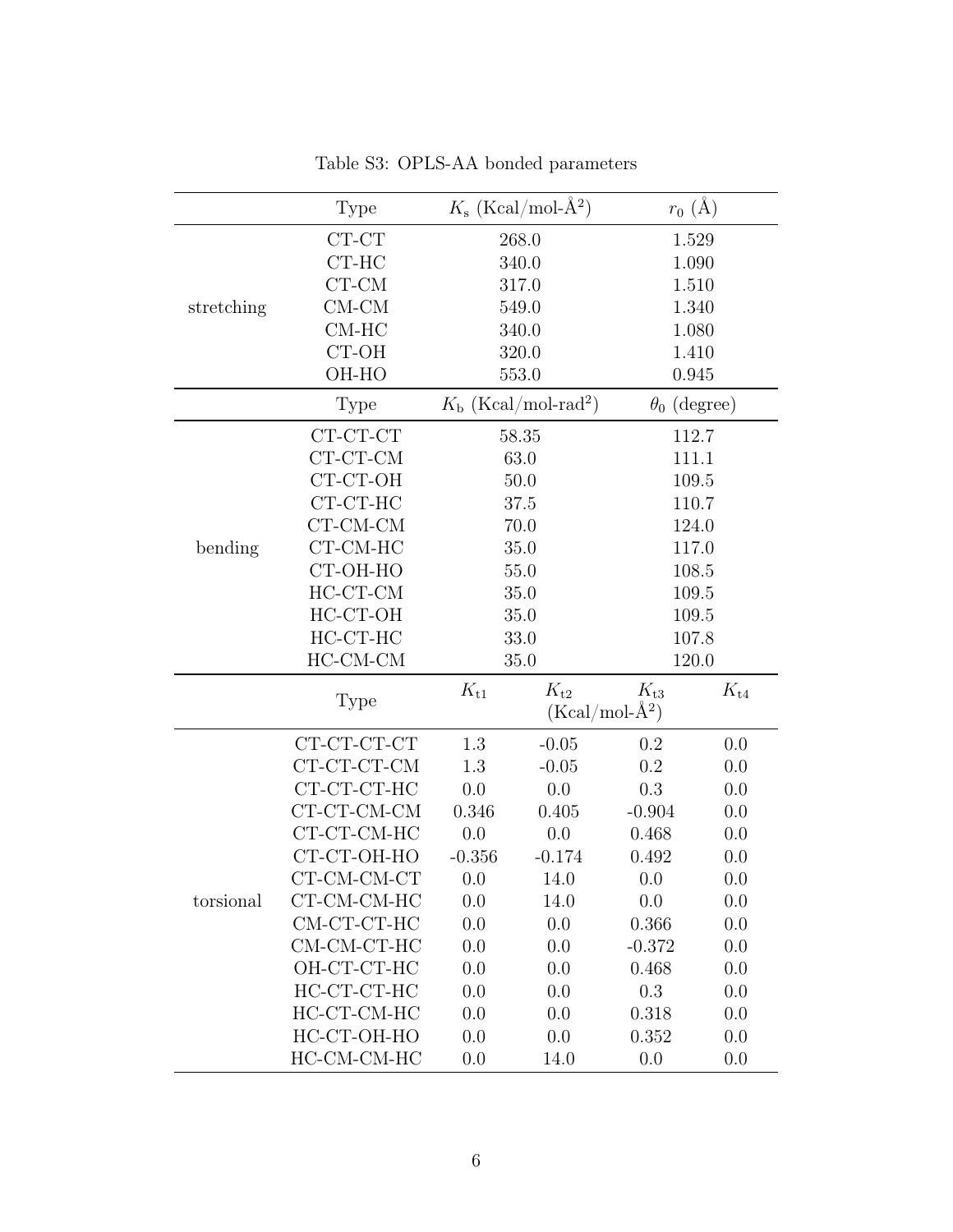# <span id="page-6-0"></span>S3 Supporting experimental results: nanowire spacing in different solvents

The quality of AuNWs synthesized in *n*-hexane was controlled by TEM by drying the nanowire suspension on a carbon-coated copper grid. Fig. [S1a](#page-6-1) shows a TEM micrograph of AuNWs that are homogeneous and monodisperse in diameter and almost perfectly aligned. Individual wires follow nearly straight lines with only small degrees of curvature. A small fraction of spherical nanoparticles formed as a side product during the synthesis can also be seen in the upper right part of Fig. [S1a](#page-6-1).

AuNWs precipitated when a volumetric 4:1 mixture of ethanol and methanol was added to the dispersion as shown in the photograph in Fig. [S1b](#page-6-1). Here, filament-like structures can be observed by bare eye, indicating that the nanoscale-size AuNWs have agglomerated into micrometer-scale structures.

<span id="page-6-1"></span>

Figure S1: (a) TEM micrograph of bundled AuNWs. (b) Photograph of a beaker containing AuNWs in dispersion after precipitation with a mixture of ethanol and methanol. (c) SAXS signals for AuNWs dispersed in alkanes (upper, gray curve) and alohols (lower, red curve) with the lattice indices indicated above the corresponding Bragg reflection peaks. A wirewire distance of 5.5 nm and 4.1 nm is found for the alkanes and alcohols, respectively.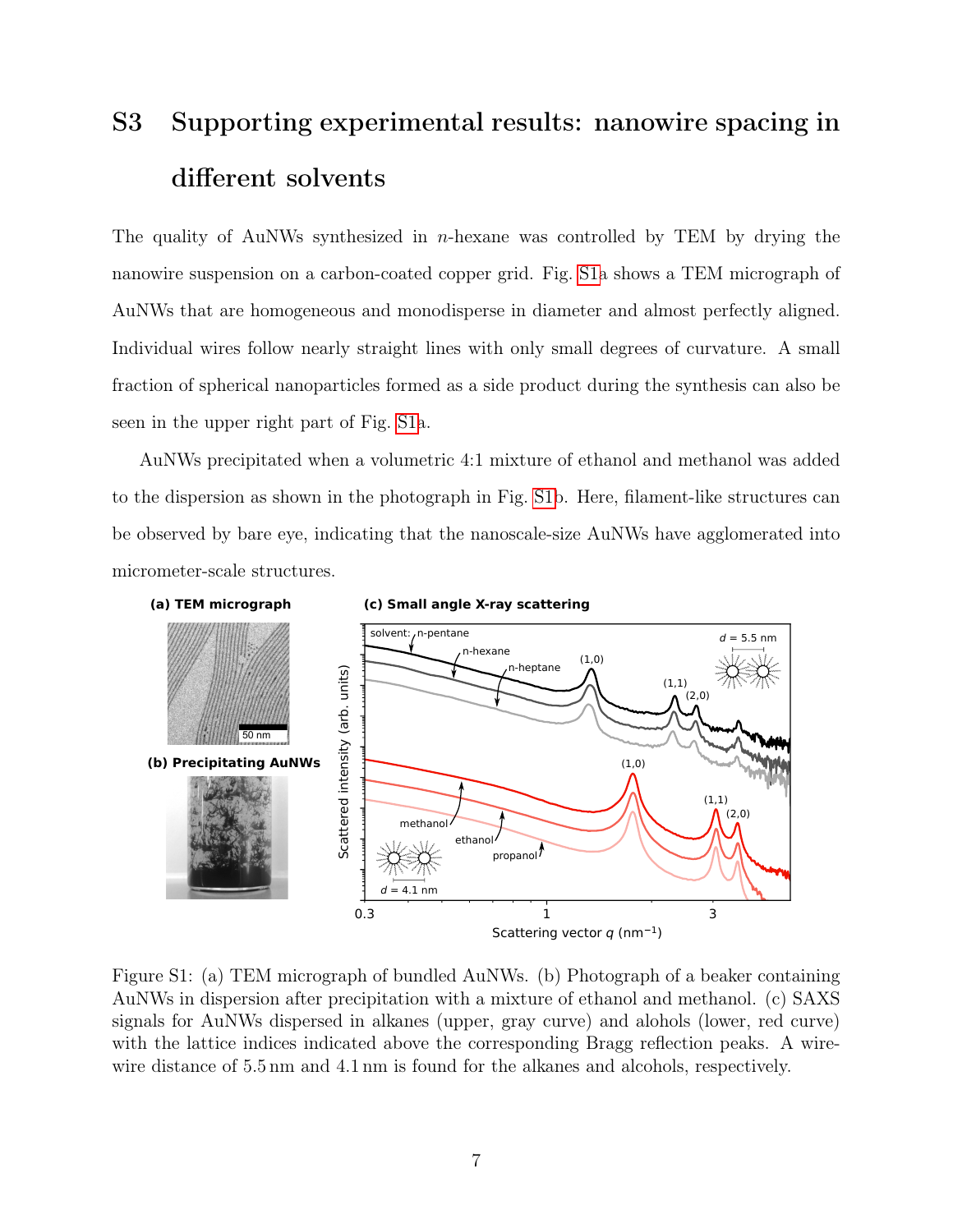In order to qualitatively assess the structure of AuNWs in the two solvents, SAXS measurements were performed 24 h after redispersion in the desired solvent. Given the results of Reiser et al.,<sup>[4](#page-9-4)</sup> this period is sufficient for the AuNWs to reach their equilibrium arrangement. All SAXS curves shown in Fig. [S1](#page-6-1) show distinct Bragg reflection peaks. The relative position of these reflection peaks reveal that the wires pack in a hexagonal lattice. We calculate the lattice parameter, i.e. the wire-wire distance, by extracting the  $q$ -vector of the local maxima in the SAXS curves and then applying Eq. [\(1\)](#page-3-1). In alkanes, wire-wire distances of 5.42 nm, 5.47 nm, and 5.52 nm arose for n-pentane, n-hexane, and n-heptane, respectively. For alcohols, we found identical 4.11 nm for methanol, ethanol, and 1-propanol[∗](#page-0-0) .

A comparison with the size of the AuNWs can help to interpret this result. The AuNW have a core diameter of approximately 1.7 nm and a shell of oleylamine molecules that have a length of ca. 2 nm in their fully stretched configuration (see introduction). Two layers of fully extended oleylamine between the gold cores yield a wire-wire distance of 5.7 nm, which is close the value measured in alkanes. A single layer of oleylamine would give a wire-wire distance of 3.7 nm, which is close to the result that we find for the alcohols. This suggests that the oleylamine ligands barely interdigitate when in contact with n-hexane but almost fully interdigitate when dispersed in ethanol. The degree of interdigitation in linear alkanes depended on the alkane length and increased by about  $1 \text{ Å}$  from *n*-pentane to *n*-heptane. This is on the order of magnitude of a C-C bond, for a solvent length increase by two C-C bonds. Further experiments and simulations are planned to investigate this interesting trend.

<sup>∗</sup>Measurements of AuNWs in ethanol were already performed in earlier work. [5](#page-9-5) The SAXS data that we report in here match the previously published data. Note, however, that the analysis of the SAXS data in [5](#page-9-5) of the wire-wire distance in ethanol contains a typo and was incorrectly stated as 3.5 nm, where the correct value is 4.1 nm, consistent with the analysis reported here.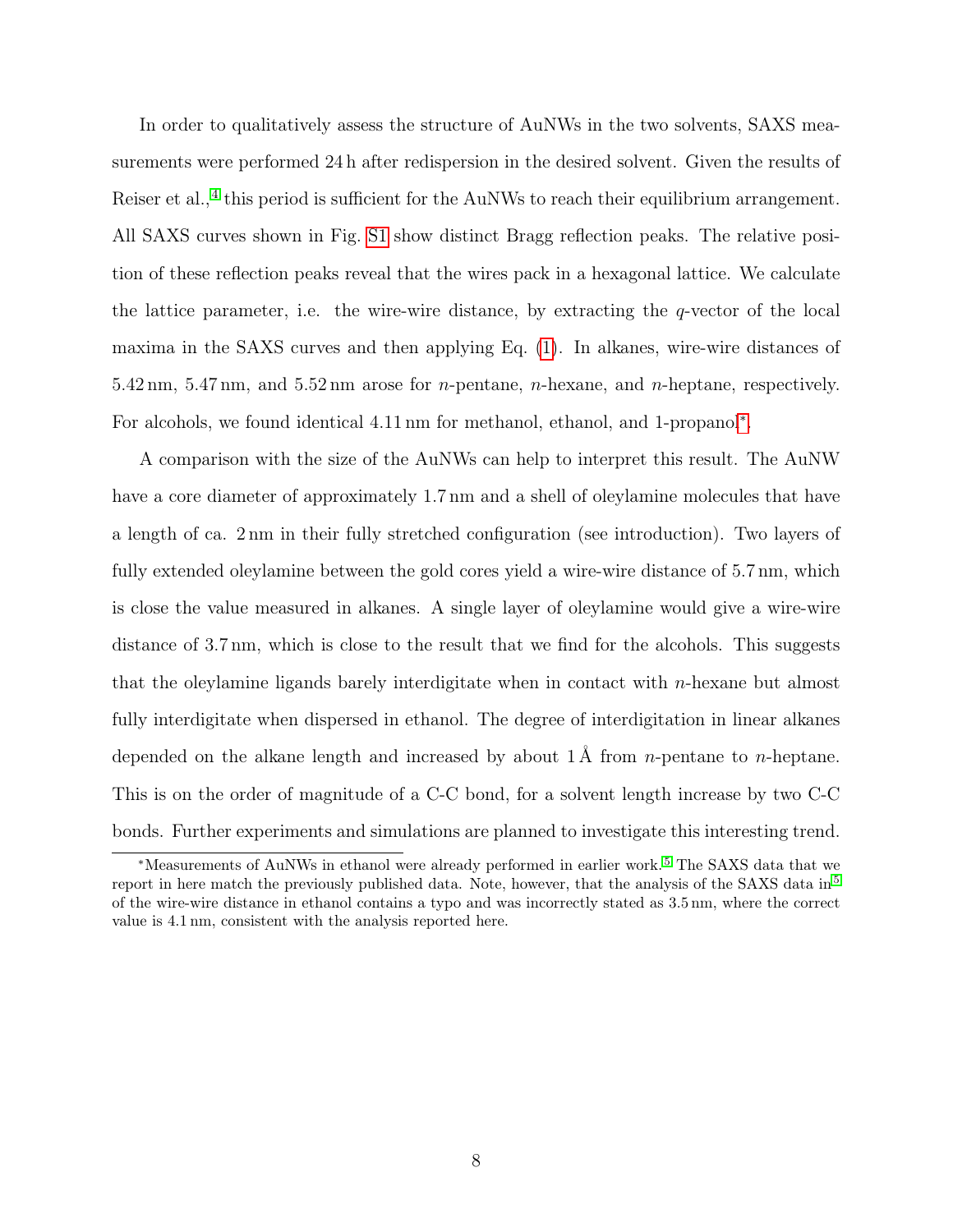# <span id="page-8-0"></span>S4 Supporting simulation results: Radial probability density distribution of ligands

To demonstrate that the increase of distance between NW in good solvents is not predominantly caused by a swelling of the ligands, we measured the probability density  $Pr(r)$  of ligand carbon atoms for a single immersed NW. Here,  $2\pi r \Pr(r) \Delta r$  denotes the probability of a ligand carbon atom to be within a distance of  $r \pm \Delta r/2$  from the NW's symmetry axis. Analysis of the resulting probability densities, which are shown in Fig. [S2,](#page-8-1) reveals that the tail of the probability distribution in *n*-hexane are shifted slightly above 1 Å to the outside compared to ethanol.

<span id="page-8-1"></span>

Figure S2: Radial probability density  $Pr(r)$  of ligands in ethanol and *n*-hexane. Inset shows a schematic of how the parameters are defined.

To quantify the swelling induced by good solvents in terms a number of unit length rather than with a distribution function, we computed the root-mean square distance d of an endgroup from the surface of the NW gold core and found values of  $d = 12.7 \text{ Å}$  for ethanol and